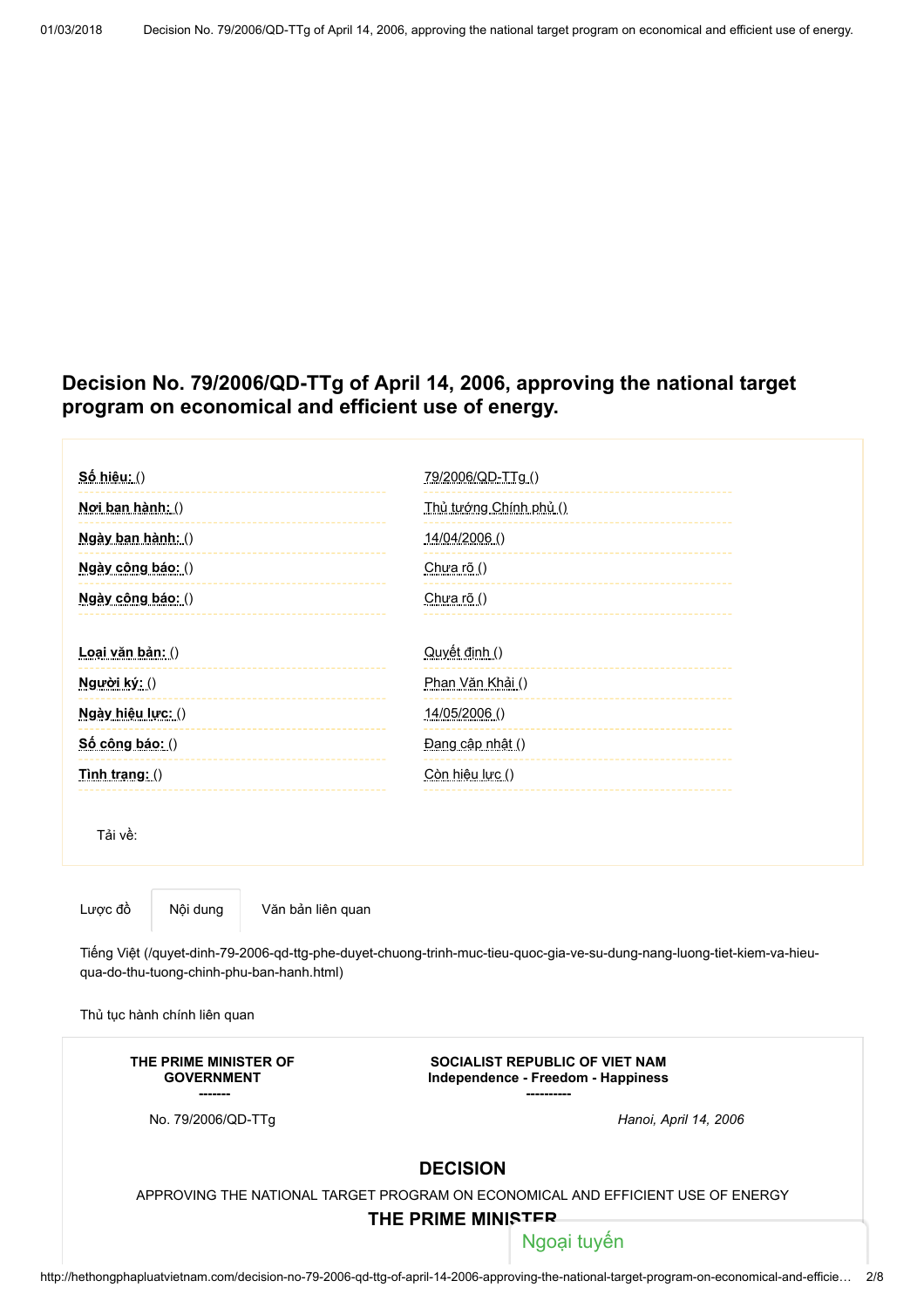01/03/2018 Decision No. 79/2006/QD-TTg of April 14, 2006, approving the national target program on economical and efficient use of energy.

Pursuant to the December 25, 2001 Law on Organization of the Government;

Pursuant to the December 3, 2004 Law on Electricity;

Pursuant to the Government's Decree No. 102/ 2003/ND-CP (/docs/find-go/2003/ND-

[CP&area=2&type=0&match=False&vc=True&lan=0\) of September 3, 2003, on econom](http://hethongphapluatvietnam.com/docs/find-go/2003/ND-CP&area=2&type=0&match=False&vc=True&lan=0)ical and efficient use of energy; At the proposal of the Minister of Industry,

# DECIDES:

Article 1.- To approve the national target program on economical and efficient use of energy in the 2006-2015 period, with the following major contents:

# I. THE PROGRAM'S OBJECTIVES:

1. Overall objectives:

a/ The national target program on economical and efficient use of energy covers activities of community stimulation, motivation and advocacy, science and technology and mandatory management measures for the purpose of carrying out coordinated activities related to economical and efficient use of energy within the entire society.

b/ Through the program's activities, to achieve the specific target of total saved energy amount, reduce part of development investment for the energy supply system and bring about socio-economic benefits while contributing to environmental protection, rational exploitation of natural energy resources and sustainable socio-economic development.

# 2. Specific objectives:

To strive to save 3-5% of the total energy amount consumed nationwide in the 2006-2010 period and 5-8% in the 2011 -2015 period compared with the current energy and socio-economic development forecasts according to normal development plans, with the following specific contents:

a/ To develop and put into effective operation models of management of economical and efficient use of energy, applicable to state management, management within enterprises, within buildings and in social life:

- In the 2006-2010 period: To complete the elaboration and promulgation of a system of consistent legal documents, including laws and sub-laws, related to economical and efficient use of energy. During the 2008-2010 period, to draft and submit to the National Assembly for consideration and passage a law on economical and efficient use of energy.

- To develop models of management of economical and efficient use of energy for application to 40% of major energy-using enterprises selected nationwide during the 2006-2010 period, to 100% of major energy-using enterprises during the 2011-2015 period, and to small- and medium-sized enterprises afterwards.

- From 2006, to perform mandatory management under Vietnam construction standard "Projects with economical and efficient use of energy" of 100% of newly constructed buildings.

- In the 2006-2010 period: To finish the formulation of mechanisms and policies and issue energy price tariffs conformable with energy price policy trends in other countries in the region and the world with a view to achieving the objective of economical and efficient use of energy.

b/ To promote wide use of high-output equipment which will gradually replace low-output equipment, proceeding to stop using equipment with obsolete technology, to reduce energy intensity in production; and to save energy in all activities of social life.

c/ To exploit to the maximum the capacity of means and equipment used and minimize fuel amounts consumed in transport; to deploy the trial use of substitute fuels in certain provinces and big cities and limit emissions discharged from means of transport, thereby protecting the environment.

# II. THE PROGRAM'S SCHEMES:

Content-1 group: Enhancement of the state management of economical and efficient use of energy and organization of a management system for energy conservation, covering one scheme:

1. The first scheme: Perfecting the legal framework on economical and efficient use of energy in industrial production, in management of construction projects and in daily-life activities, and on energy-using equipment.

a/ Contents:

- To promulgate documents guiding existing laws and decrees related to economical and efficient use of energy.

- To formulate mechanisms, policies and energy price tariffs conformable with energy price policy trends in other countries in the region and the world with a view to ensuring the objective of energy conservation, encouraging rational use of various types of energy and local energies, reducing reliance on imported energies; and finalize and apply them in the 2008-2009 period.

- To formulate and promulgate Vietnam construction standard "Projects with economical and efficient use of energy."

- To develop and promulgate ten sets of energy output standards for 10 selected kinds of equipment, serving as a basis for the sticking of energy-saving product recognition labels on such equipment.

- In the 2008-2010 period, to draft and submit to the National Assembly for passage a law on economical and efficient use of energy.

- To organize a network of management of economical and efficient use of energy in provinces and centrally run cities (including the organization and consolidation of the operation of eight energy saving centers set up in three regions), with a view to effectively implementing the target program in all localities nationwide.

b/ Implementing agencies:

The Ministry of Industry shall assume the prime responsibility for, and the Ministry of Justice, Ministry of Construction, Ministry of Science and Technology, Ministry of Education and Training, Ministry of Planning and Investment, Ministry of Finance, Government Office and Vietnam Union of Scientific and Technical Assoc<br>
Ngoại tuyến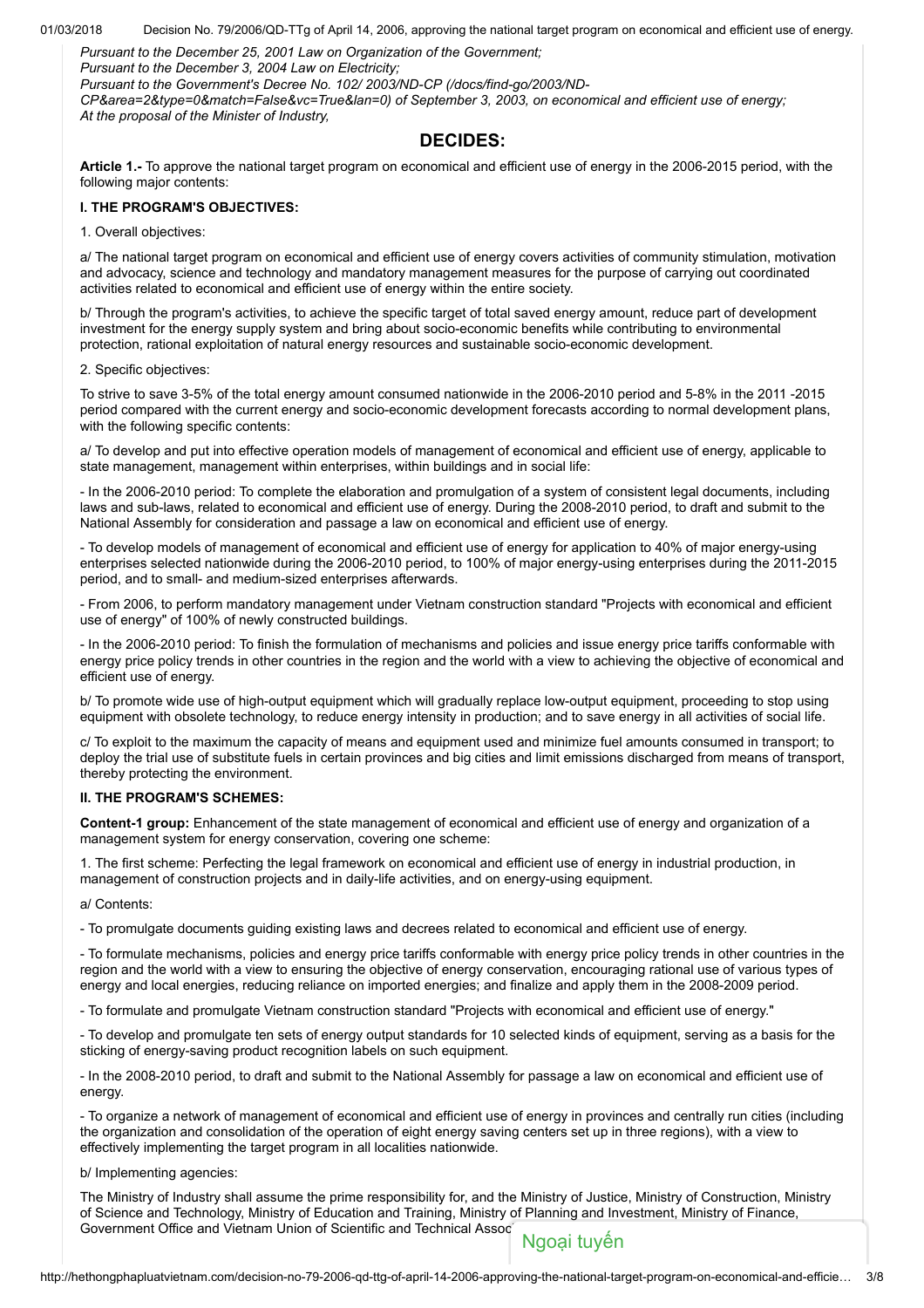#### $01/03/2018$  Decision No. 79/2006/QD-TTg of April 14, 2006, approving the national target program on equal and energy.

Content-2 group: Intensified education, communication and dissemination of information to mobilize communities and raise their awareness to promote economical and efficient use of energy and protect the environment, covering there schemes:

2. The second scheme: Communication to raise the people's awareness about economical and efficient use of energy.

a/ Contents:

- To develop television and radio programs on economical and efficient use of energy to be broadcast by the central Vietnam Television station and the Radio Voice of Vietnam once every two months on average.

- To incorporate the energy-saving content in television and radio programs broadcast by local stations at least once every three months. To create a website on energy saving and arrange six points for display of energy-saving technologies and equipment in six selected provinces and cities.

- To organize six training courses on energy saving for managers, technical and technological staff, communicators, etc.

- To organize two contests for innovative solutions and ideas related to energy-saving technologies and equipment in 2008 and in 2013.

- To distribute leaflets, stickers, advertisements and booklets on typical successful models of economical and efficient use of energy in localities, enterprises, construction projects, etc.

### b/ Implementing agencies:

The Ministry of Industry shall assume the prime responsibility for, and the Ministry of Culture and Information, Ministry of Justice, Ministry of Science and Technology, Vietnam Union of Scientific and Technical Associations, Vietnam Women's Union, Ho Chi Minh Communist Youth Union and provincial/ municipal People's Committees shall join in the implementation of the scheme.

3. The third scheme: Incorporating educational contents on economical and efficient use of energy in the national educational system.

### a/ Contents:

- To develop teaching contents, textbooks and methods to integrate knowledge about economical and efficient use of energy into study subjects in a way suitable to each educational level of from primary to general secondary education.

- To develop the program and textbook for the credit on "vocational labor" related to economical and efficient use of energy for professional and vocational training intermediate schools.

- To develop the programs and textbooks with integrated knowledge about economical and efficient use of energy for all groups of trades and occupations taught at professional and vocational training schools.

- To develop the program and textbook for the credit on economical and efficient use of energy for study subjects in universities and colleges.

b/ Implementing agencies:

The Ministry of Education and Training shall assume the prime responsibility for and the Ministry of Industry and concerned ministries and branches and provincial/municipal People's Committees shall join in the implementation of the scheme.

4. The fourth scheme: Carrying out on a pilot basis the campaign for "Building a model of economical use of energy in every household."

a/ Contents:

- To select six urban and rural points nationwide, each with 100 households participating in the scheme on a voluntary basis.

- To organize training for scheme participants in selected localities in energy-saving measures and scheme-implementing methods.

- To assess the current situation of use of energy in the selected points, propose energy-saving measures, and organize the implementation of the scheme.

- To provide energy-saving equipment to replace energy-consuming equipment when necessary at subsidized prices; to efficiently use new kinds of energy (biogas, biomass, etc.); to form energy-saving habits in households participating in the scheme.

- To review and evaluate the results of the scheme and propose popularization and expansion plans.

b/ Implementing agencies:

The Ministry of Industry shall assume the prime responsibility for and the Ministry of Agriculture and Rural Development, People's Committees of localities selected for the scheme implementation, Vietnam Electricity Corporation, Vietnam Women's Union and the Ho Chi Minh Communist Youth Union shall join in the implementation of the scheme.

Content-3 group: Development and popularization of high-effect, energy-saving equipment for incremental removal of loweffect equipment, covering two schemes:

5. The fifth scheme: Developing standards and sticking energy-saving product recognition labels on certain selected energyusing products.

a/ Contents:

- To survey the use of energy by energy-consuming equipment in society, identify the popularity of each kind of equipment and its ratio in the energy consumption structure; draw up a list of equipment that consume much energy, categorize them by effect level suitable to the social development level in each period.

# Ngoại tuyến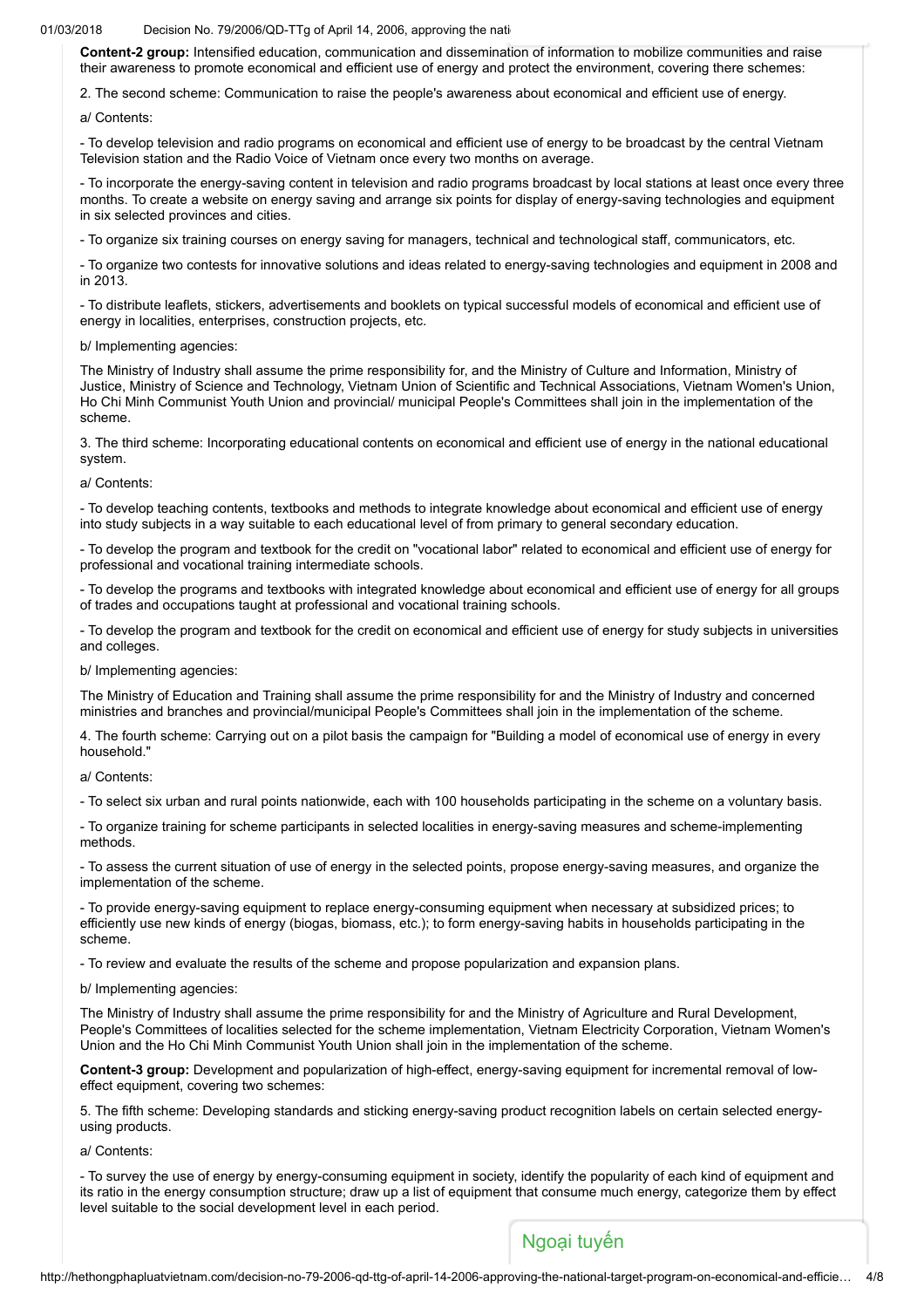01/03/2018 Decision No. 79/2006/QD-TTg of April 14, 2006, approving the national target program on economical and efficient use of energy.

- To develop and promulgate five sets of minimum energy output standards for target products on the selected list (florescent lamps, ballasts for florescent lamps; electric fans; electric motors; air conditioners; and refrigerators) in the 2006-2010 period, and five standard sets for five selected kinds of equipment in the 2011-2013 period.

- To develop the program and build a network for energy output tests, and create a website on the labeling of energy-saving equipment.

b/ Implementing agencies:

The Ministry of Science and Technology shall assume the prime responsibility for, and the Ministry of Industry, Ministry of Trade, Ministry of Education and Training and Vietnam Union of Scientific and Technical Associations shall join in the implementation of the scheme.

6. The sixth scheme: Providing technical assistance for local manufacturers that comply with energy output standards.

a/ Contents:

- To hold seminars and forums with local manufacturers on energy-saving equipment; identify necessary requirements to be met by product designs and technologies for the manufacture of products with higher effect to meet market demands and closely follow updated changes in national energy output standards.

- To organize training courses to raise capabilities for certain enterprises (selected large-, medium- and small-sized enterprises), in economic analysis, cost-benefit calculations in the designing and development of new products, acquisition and transfer of technologies from local and foreign partners, calculation of costs of installation and improvement of production chains, and schedule for the achievement of energy output standards.

- To apply measures to encourage association among enterprises; assist and encourage local manufacturers to change their technologies to increase energy output.

- To assist enterprises in making plans of action and manufacture energy-using equipment which meet energy output standards.

b/ Implementing agencies:

The Ministry of Industry shall assume the prime responsibility for and the Ministry of Science and Technology, Ministry of Trade, Ministry of Education and Training and Vietnam Union of Scientific and Technical Associations shall join in the implementation of the scheme.

Content-4 group: Economical and efficient use of energy in industrial production enterprises, covering two schemes:

7. The seventh scheme: Building models of management of economical and efficient use of energy in enterprises.

a/ Contents:

- To compile materials on energy management; popularize experience drawn from successful local and foreign models of economical and efficient use of energy.

- To organize training courses on energy management for leading officials of provincial/ municipal Industry Services, enterprises, etc; to assist industrial production enterprises in forming their internal systems of management of economical and efficient use of energy.

- To build six models of energy management for six key energy-using enterprises of six selected industries.

- To survey and assess the capabilities of energy consultancy organizations; to build and enhance capacity for certain energy service organizations which are selected from the three regions across the country so that they will become focal points for energy consultancy and audit and transfer of energy-saving technologies.

b/ Implementing agencies:

The Ministry of Industry shall assume the prime responsibility for, and provincial/municipal People's Committees and corporations shall join in, the implementation of the scheme.

8. The eighth scheme: Assisting industrial production enterprises in upgrading, improving and rationalizing their technological chains for economical and efficient use of energy.

a/ Contents:

-To formulate mechanisms, plans and methods of assisting industrial production enterprises in upgrading, improving and rationalizing their energy-using techniques and technologies.

- To assist enterprises in conducting energy audit, surveying and identifying cases with potential advantages and opportunities to promote economical and efficient use of energy; formulate and carry out investment projects on upgrading, improvement and rationalization of energy-using technologies.

- To formulate and carry out some specific technical and technological projects that use fuel, thermal energy or electricity suitable to each practical entity, attach importance to the furnishment of technological chains that make use of excessive heat of smoke emitted from industrial furnaces, heat-cum-electricity-generating technologies, and save energy in the use of electric motors, air conditioning and ventilation, processing of farm and aquatic products, etc.

b/ Implementing agencies:

The Ministry of Industry shall assume the prime responsibility for, and concerned ministries and branches and Vietnam Union of Scientific and Technical Associations shall join in, the implementation of the scheme.

Content-5 group: Economical and efficient use of energy in buildings, covering two schemes:

9. The ninth scheme: Enhancing capacity and deploying activities of economical and efficient use of energy in construction designing and management of buildings.

# a/ Contents: Ngoại tuyến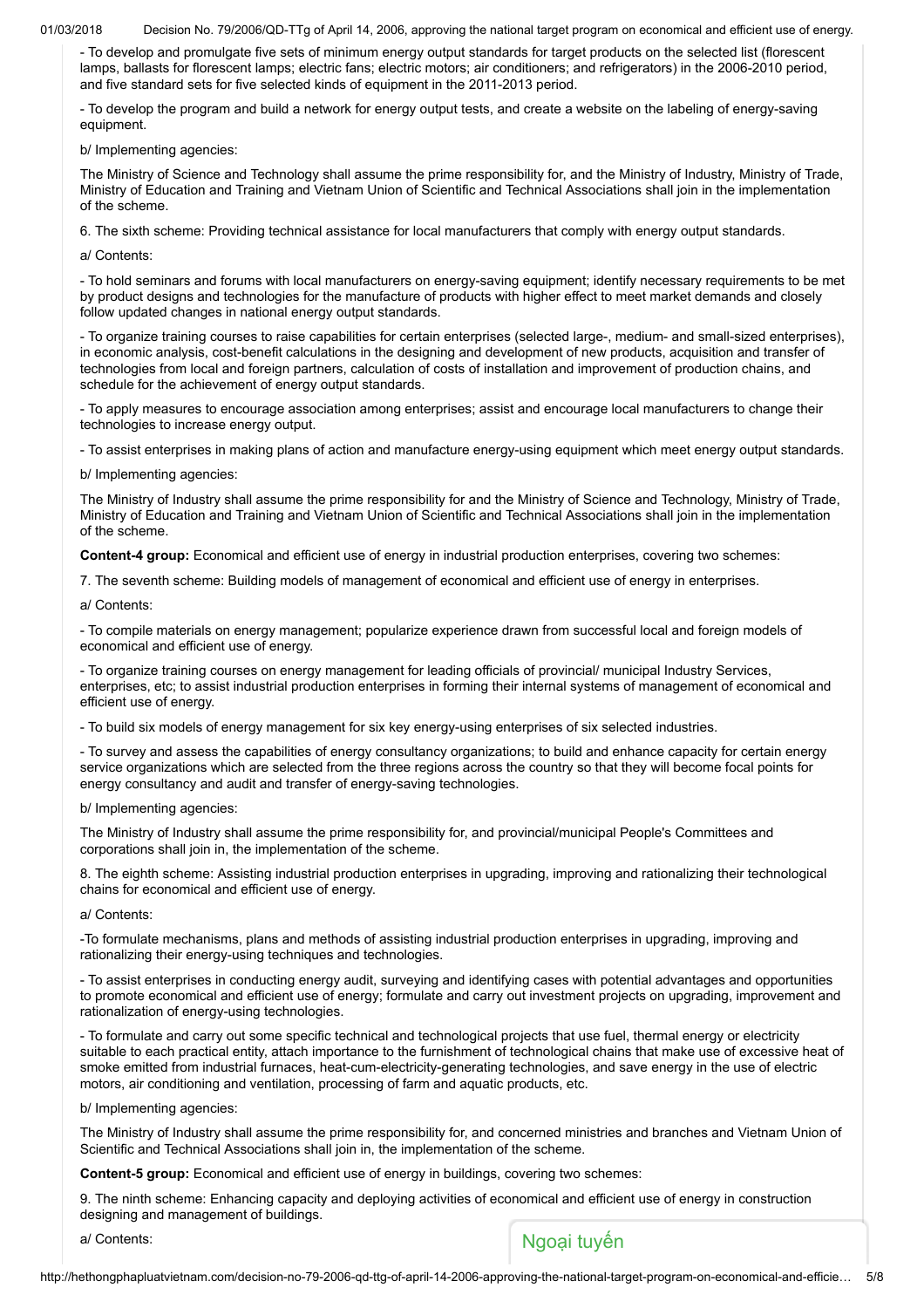#### $01/03/2018$  Decision No. 79/2006/QD-TTg of April 14, 2006, approving the national target program on equal and energy.

- To organize training courses and dissemination of information on Vietnam construction standard "Projects with economical and efficient use of energy," improve the awareness of partners involved in construction activities in the Vietnamese territory about energy saving in construction.

- To organize training in solutions to economical and efficient use of energy in construction projects, including contents related to project consultancy, supervision, evaluation and licensing, for provincial/ municipal Construction Service staff.

- To print and diffuse leaflets as communication materials on economical and efficient use of energy among construction units and laborers.

b/ Implementing agencies:

The Ministry of Construction shall assume the prime responsibility for, and concerned ministries, branches and provincial/municipal People's Committees shall join in, the implementation of the scheme.

10. The tenth scheme: Building models for and putting into routine operation the work of management of economical and efficient use of energy in buildings.

a/ Contents:

- To build five energy management models and put them into routine operation in five selected buildings.

- To enhance capacity for a number of selected energy service organizations located in the three regions of the country so that they will become focal points for energy consultancy and audit and transfer of energy-saving technologies in the construction domain.

- To renovate on a pilot basis certain high-rises and assist certain newly constructed buildings in applying energy-saving solutions.

- To develop and launch a drive to carry out energy-saving "green projects" in agencies and enterprises nationwide.

- Annually, to organize consideration and award of national prizes and certificates to green works that satisfy assessment requirements and criteria. To coordinate in the award of ASEAN prizes to energy-saving buildings.

- To hold contests of model construction designs and ideas for energy-saving buildings and eco-architecture villages. To select appropriate designs for application and take measures to support the pilot application.

b/ Implementing agencies:

The Ministry of Construction shall assume the prime responsibility for, and other ministries, branches and provincial/municipal People's Committees shall join in, the implementation of the scheme.

Content-6 group: Economical and efficient use of energy in transport activities, covering one scheme:

11. The eleventh scheme: Optimally exploiting the capacity of means of transport, traffic equipment, minimizing consumed energy amounts and limiting emissions into the environment.

a/ Contents:

- To formulate specific energy-saving programs and plans based on the optimal exploitation of road, waterway, railway, airway and seaway networks; rationalize means of transport; develop means of high-capacity transport, transport of passengers in large numbers and cargoes in large quantities.

- To apply economical and efficient energy use solutions to means of transport through technical management work and application of new scientific and technological advances; to elaborate and reasonably adjust eco-technical norms in the process of manufacture, repair and maintenance of means of transport.

- To experimentally use bio-energy as substitute fuel for certain kinds of means of transport.

b/ Implementing agencies:

The Ministry of Transport shall assume the prime responsibility for, and other ministries, branches and provincial/municipal People's Committee shall join in, the implementation of the scheme.

# III. IMPLEMENTATION PERIOD:

The national target program on economical and efficient use of energy shall be implemented from 2006 through 2015, divided into two periods:

- Period I (2006-2010), the period of active implementation of all contents of the Program.

- Period II (2011-2015): the period of intensive and extensive implementation of the Program's contents on the basis of implementation experience and results reviewed and evaluated in Period I.

Article 2.- Major solutions to implementing the national target program on economical and efficient use of energy.

### I. FINANCIAL SOLUTIONS:

1. State budget capital: To be allocated for the formulation and perfection of institutions for management of economical and efficient use of energy, the capacity building, energy investigation, survey and audit, the implementation of the schemes, and partial support of the formulation of the schemes in the form of grant of preferential loans under mechanisms applicable to scientific and technological development projects.

2. Financial supports from organizations and individuals at home and abroad.

3. Capital of enterprises participating in the schemes:

- To be invested in energy-saving projects which are proposed by enterprises during the process of participating in the Program's schemes.

- To be paid for loans borrowed for the implementation of the Program's Ngoại tuyên

http://hethongphapluatvietnam.com/decision-no-79-2006-qd-ttg-of-april-14-2006-approving-the-national-target-program-on-economical-and-efficie… 6/8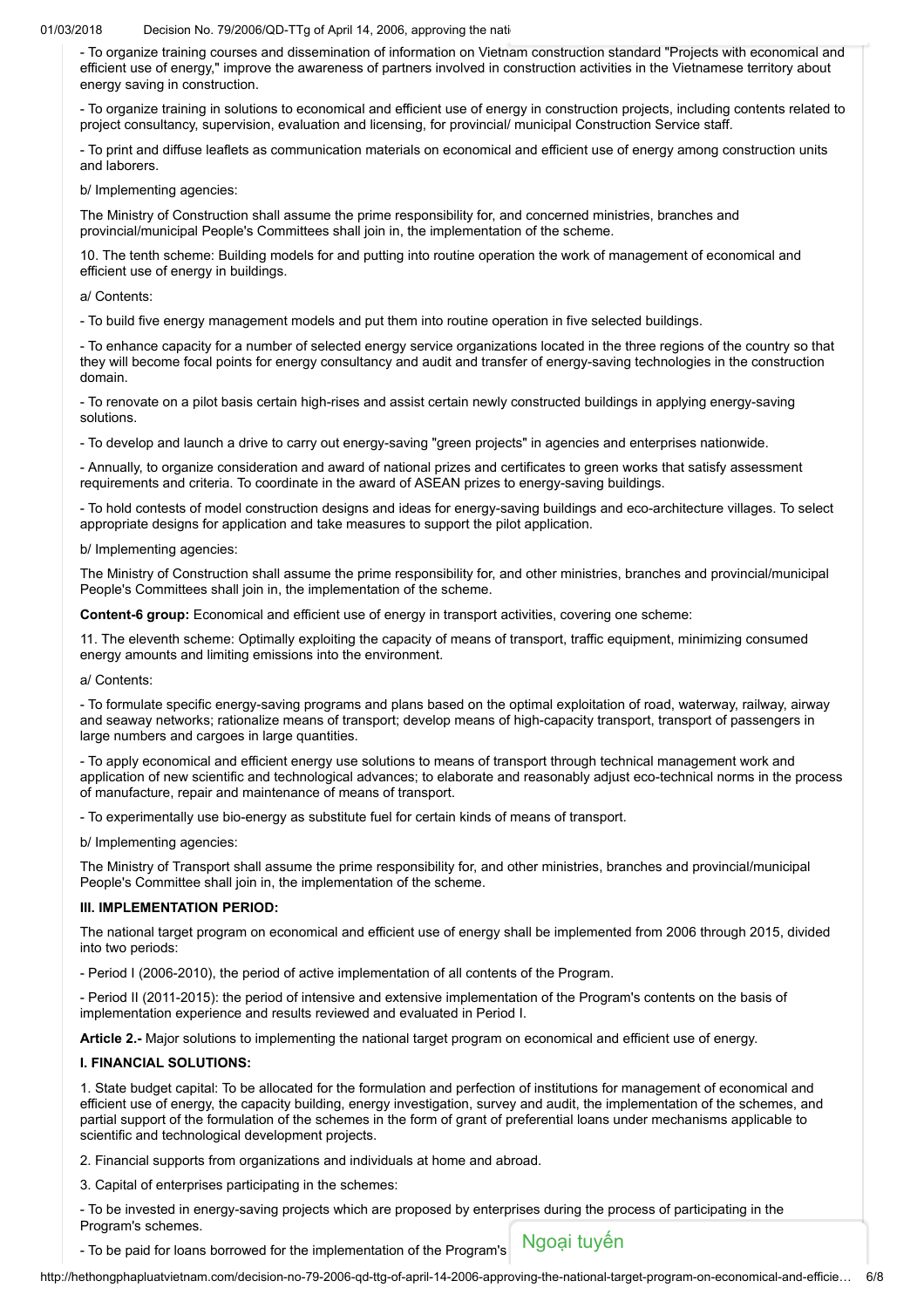- To be contributed to the implementation of the Program's schemes in the enterprises.

### II. SOLUTIONS TO INVESTMENT IN SCIENCE, TECHNOLOGY AND TRAINING:

- To make selected investments in enhancing capacity for energy consultancy, designing, testing and audit organizations.

- To make investments in training and enhancing capacity related to economical and efficient use of energy for managerial personnel, particularly in key localities and energy-saving enterprises.

- To make investments in the work of communication, information, advocacy and education to raise community awareness about energy saving.

- The Program's Steering Committee shall in cooperation with ministries recommend a number of projects on development of technologies for manufacturing new energy-saving products and formulate policies on economical and efficient use of energy, which will be funded with annual scientific and technological budgets of these ministries.

### III. SOLUTIONS TO INTERNATIONAL COOPERATION:

- To promote international cooperation in training and capacity building for the contingent of employees working in the domain of economical and efficient use of energy and for consultancy organizations in the forms of direct investment, symposiums, overseas training, study tours, consultancy and building of standard-conforming laboratories.

- To cooperate in formulating policies, institutions and standards related to economical and efficient use of energy.

- To join ASEAN and international testing networks in testing energy-saving products.

- To join the ASEAN energy cooperation network in considering and awarding ASEAN prizes to energy-saving buildings and ecological villages.

Article 3.- Organization of the implementation of the national target program on economical and efficient use of energy

# I. THE PROGRAM'S STEERING COMMITTEE:

1. To set up the State Steering Committee for the national target program on economical and efficient use of energy, which is headed by the Minister of Industry and participated by representatives of the Ministry of Construction, Ministry of Transport, Ministry of Finance, Ministry of Education and Training, Ministry of Culture and Information, Ministry of Science and Technology, Ministry of Planning and Investment, Ministry of Finance, Ministry of Justice, Government Office, and Vietnam Union of Scientific and Technical Associations.

2. The Office of the Program's Steering Committee shall be based at the Ministry of Industry.

# II. ASSIGNMENT OF RESPONSIBILITIES

1. The Ministry of Industry shall act as the standing body of the Program's Steering Committee. It shall assume the prime responsibility for, and coordinate with concerned ministries, branches and organizations in, implementing the Program; and coordinate all activities of the Program and carry out assigned schemes.

2. Ministries, branches and organizations participating in the Program shall formulate specific plans for implementation of the schemes and submit them to the Program's Steering Committee for approval and incorporation in annual implementation plans.

3. The Ministry of Finance:

- To coordinate with the Ministry of Industry in formulating mechanisms, policies and reasonable price tariffs for achieving the objective of economical and efficient use of energy.

- To arrange funds for the Program's contents and incorporate them in annual plans.
- To monitor, supervise and join in assessing the results of the Program's schemes.
- 4. The Ministry of Planning and Investment:

- To arrange funds and incorporate them in annual implementation plans, ensuring adequate resources for the Program's activities.

- To call for financial supports from international projects on economical and efficient use of energy.

5. People's Committees of provinces and centrally run cities:

- To formulate policies on management of economical and efficient use of energy in their localities.

- To join in implementing the Program's schemes in their localities.

### III. DIRECTION, MONITORING AND EVALUATION

1. The Program's Steering Committee shall be responsible for coordinating and supervising all activities of the Program so as to achieve the objectives of each scheme and take overall responsibility for the implementation results.

2. Agencies having the prime responsibility for the schemes shall have to coordinate and supervise activities of their assigned schemes and take responsibility for their implementation results.

Article 4.- This Decision takes effect 15 days after its publication in "CONG BAO."

Article 5.- Ministers, heads of ministerial-level agencies, heads of Government-attached agencies, and presidents of provincial/municipal People's Committees shall have to implement this Decision.